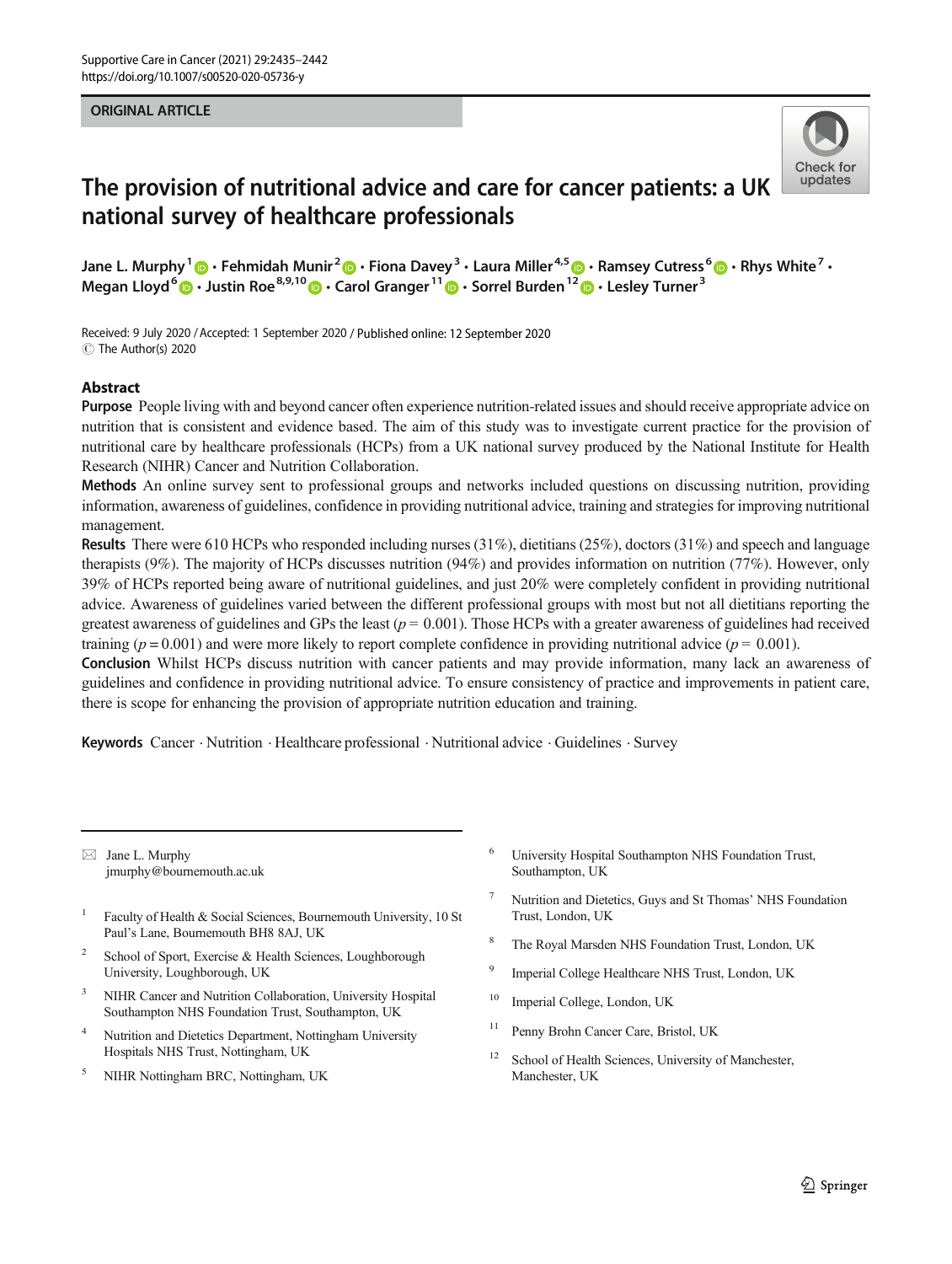# **Background**

Nutrition is an important determinant of well-being for people living with and beyond cancer, affecting response to therapy and preventing secondary recurrence of cancer and development of other non-communicable diseases [\[1](#page-6-0), [2](#page-6-0)]. With increased numbers of people being diagnosed and surviving cancer in the UK [\[3\]](#page-6-0), access to appropriate dietary advice and care is part of the NHS England National Cancer Strategy supported by the NHS in England [[4](#page-6-0)]. International guidelines recommend that cancer patients receive tailored nutrition advice from trained healthcare professionals (HCPs) appropriate for the cancer site, their nutritional status and treatment toxicity [\[5\]](#page-6-0). The importance of the 'teachable moment' has been described following a diagnosis as an opportunity for individuals to change undesirable diet-related behaviours and adopt risk reducing strategies and manage symptoms [\[6\]](#page-6-0). As people living beyond a cancer diagnosis are reported to change eating habits [[7\]](#page-6-0), there may be multiple teachable moments throughout a patient's care journey. This is at a time when individuals are susceptible to receive information from less trusted sources such as the Internet that can increase confusion and anxiety. Therefore, it is crucial that healthcare professionals are able to provide appropriate and consistent advice on nutrition-related issues [\[8](#page-6-0)].

However, not all people living with and beyond cancer receive professional advice about nutrition and diet including those who are at risk of malnutrition [[5](#page-6-0)] or people who are diagnosed with cancer and complete treatment [\[9](#page-6-0)]. Whilst nutritional advice is valued by people following a cancer diagnosis, they have reported that advice received by healthcare professionals has been inconsistent [\[10](#page-6-0)–[12](#page-7-0)].

Oncologists may not reliably identify those at nutritional risk due to lack of knowledge and training, awareness of guidelines, time constraints and lack of standardised protocols for care [\[13,](#page-7-0) [14\]](#page-7-0). The lack of awareness and consideration of nutritional issues was reported in a recent survey of Italian oncologists [\[15\]](#page-7-0). A UK survey of specialist nurses, clinicians, surgeons and allied health professionals also showed that only half were aware of diet as part of lifestyle guidelines for people living with and beyond a cancer diagnosis and after completing treatment [\[16\]](#page-7-0).

Given these findings, there is an urgent need to engage a wide range of HCPs who provide nutritional care and advice for people living with and beyond cancer [\[17\]](#page-7-0). In response, the National Institute for Health Research (NIHR) Cancer and Nutrition Collaboration ([http://cancerandnutrition.nihr.ac.uk\)](http://cancerandnutrition.nihr.ac.uk) developed a national UK survey of healthcare professionals to investigate the breadth and diversity of practice. For the purpose of this survey, people diagnosed with cancer were referred to as cancer patients. This paper presents the survey's findings that aimed to examine the provision of nutrition information by HCPs, their confidence in providing nutritional advice and their awareness of guidelines. It also

investigates the training needs of HCPs to inform a future strategic framework for nutrition education and training on nutrition and cancer. Other aspects considered in the survey with respect to assessment of nutritional status and tools used in practice will be presented in a separate paper.

## Methods

#### Survey development and measures

A multidisciplinary professional working group was established from known members of the NIHR Cancer and Nutrition collaboration toolkit and professionals work streams to develop the survey tool. The survey component identification included HCP delivery of nutrition information and forms of information sharing, education and confidence in nutrition knowledge and perceived training requirements. Initial survey queries were compiled by a subgroup of toolkit members and circulated to the working group for review. Members assessed questions for clinical and scientific relevance, question construct/interpretation and response variable accuracy. This was done over two teleconferences, and additional comments were taken via email after both meetings. The survey was then piloted with a group of five oncology dietitians and two surgeons from a local hospital. Several oncologists and nurses were also contacted, but a response was not received. Piloting allowed a realistic estimate of time-to-complete, response rate and flagged a small number of ambiguities, which were corrected prior to implementation.

The final 21-item online questionnaire included queries on nutrition assessment and monitoring as well as education/ training needs. Here, we report on only the education, training and information provision of HCP (Table [1](#page-2-0)). The completed survey used mixed response variables including Likert scales, single and multiple responses along with open-ended queries. The final questions were exported to iSurvey, a survey tool of Southampton University.

#### **Participants**

The online survey was disseminated to HCPs, with a followup reminder via professional groups, networks and personal contacts, including the British Dietetic Association, Royal College of Nursing, UK Oncology Nursing Society, British Association of Surgical Oncology/Association for Cancer Surgery, Royal College of General Practitioners, British Association of Head and Neck Oncologists, British Psychosocial Oncology Society, Royal College of Speech and Language Therapists and NIHR Office for Clinical Research Infrastructure. A pragmatic view was taken on sample size (as no data or precedents are available) and sought to achieve 100 responses from each professional group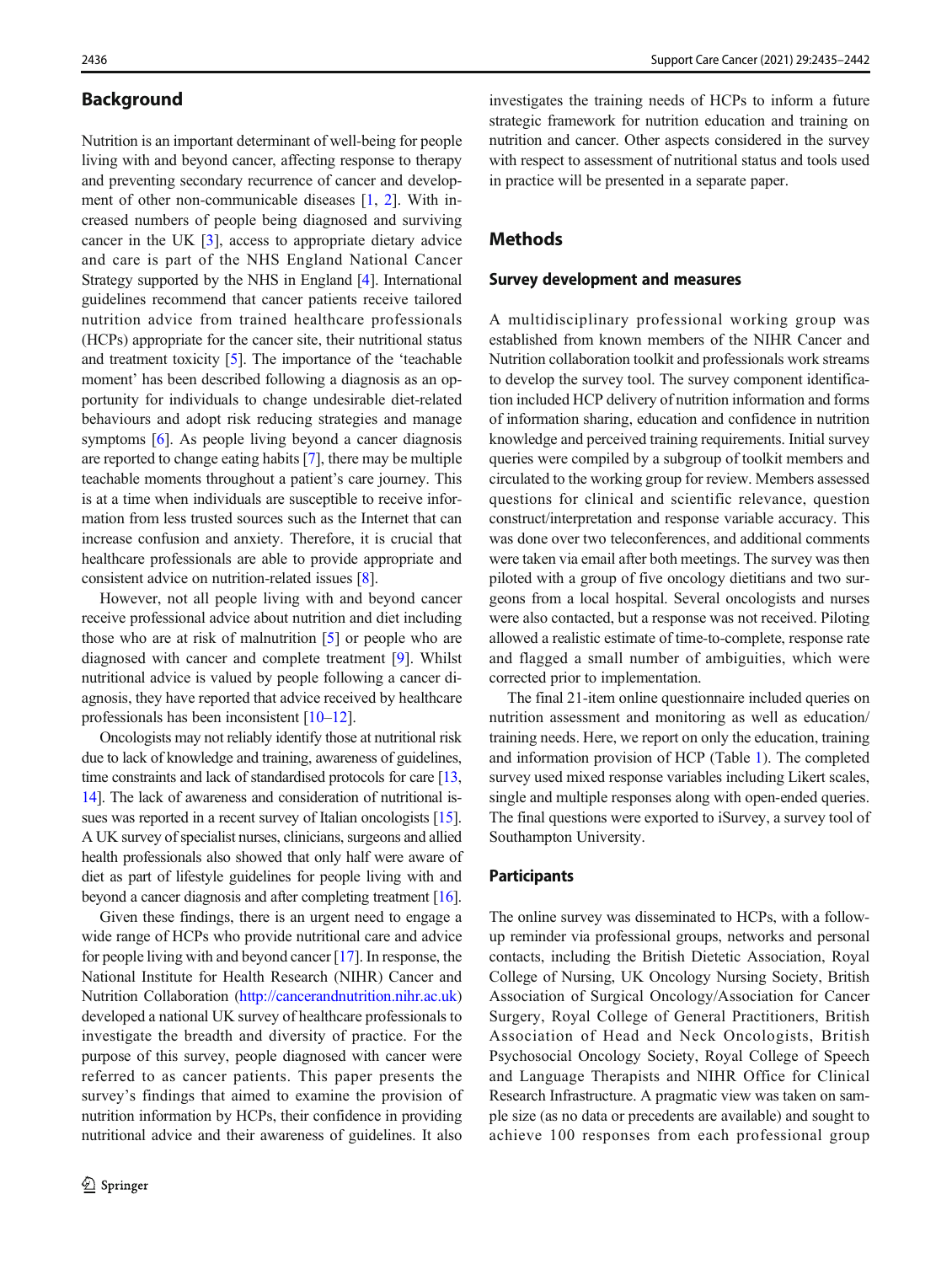| Topic                      | Survey question                                                                                                                                      | Responses                                                                                               | Sub-question                                                                    | Responses                                                                                                                                                                                                   |
|----------------------------|------------------------------------------------------------------------------------------------------------------------------------------------------|---------------------------------------------------------------------------------------------------------|---------------------------------------------------------------------------------|-------------------------------------------------------------------------------------------------------------------------------------------------------------------------------------------------------------|
| advice                     | Provision of nutrition Do you provide information on<br>nutrition to cancer patients?                                                                | Yes                                                                                                     | What do you<br>provide?                                                         | Locally produced leaflets/verbal advice/-<br>nationally produced leaflets/website/-<br>others (free text)                                                                                                   |
|                            |                                                                                                                                                      | No                                                                                                      |                                                                                 |                                                                                                                                                                                                             |
|                            | How confident do you feel in<br>providing nutritional advice<br>to cancer patients?                                                                  | Not at all confident/not very<br>confident/neutral/-<br>somewhat<br>confident/completely con-<br>fident |                                                                                 |                                                                                                                                                                                                             |
| Awareness of<br>guidelines | Are you aware of any guidelines Yes<br>for nutritional advice for<br>cancer patients?                                                                |                                                                                                         | What do you use Free text<br>and where<br>does it come<br>from?                 |                                                                                                                                                                                                             |
|                            |                                                                                                                                                      | N <sub>0</sub>                                                                                          |                                                                                 |                                                                                                                                                                                                             |
| Training in nutrition      | Have you ever received training Yes<br>on nutritional care for cancer<br>patients?                                                                   |                                                                                                         | What type of<br>training and<br>how long ago?                                   | Free text                                                                                                                                                                                                   |
|                            |                                                                                                                                                      | N <sub>0</sub>                                                                                          |                                                                                 |                                                                                                                                                                                                             |
|                            | Do you feel that you need<br>further training in relation to<br>nutritional care of cancer<br>patients?                                              | Yes                                                                                                     | What training<br>would<br>specifically<br>benefit your<br>clinical<br>practice? | Assessment of nutrition status/artificial<br>feeding/supplements/dietary advice for<br>specific cancer site or stage/physical<br>activity assessment/evidence for alter-<br>native dietary approaches/other |
|                            |                                                                                                                                                      | No                                                                                                      |                                                                                 |                                                                                                                                                                                                             |
|                            | Which methods of training<br>delivery do you prefer?'                                                                                                | Face-to-face/conference or<br>study<br>day/e-learning/webinars/-<br>other                               |                                                                                 |                                                                                                                                                                                                             |
|                            | GP specific questions Do you feel GPs have a role to<br>play in supporting the<br>nutritional needs of patients<br>living with and beyond<br>cancer? | Free text                                                                                               |                                                                                 |                                                                                                                                                                                                             |

<span id="page-2-0"></span>Table 1 Reported survey queries relating to nutrition education, information provision and training needs of healthcare professionals

(physicians and surgeons; dietitians; nurses; speech and language therapists; other). Data were collected anonymously between June 2016 and May 2017.

# Ethical statement

The Research Governance and Quality Assurance Manager from University Hospitals Southampton NHS Foundation Trust's R&D team confirmed that ethics approval was not considered necessary as the survey was anonymous and did not include any personal information about the participants. Participants consented to take part in the survey by ticking a relevant box on the first page of the survey.

#### Statistical analysis

Responses were downloaded from iSurvey to Excel and subsequently imported to SPSS (v23.0, Chicago, IL, USA) for analysis. Descriptive statistical analysis (numbers and percentages) was generated to determine the proportion of respondents who discussed nutrition, confidence in providing nutritional advice, an awareness guidelines, had received training, perceived need for training, areas for training that would support practice as well as the preferred platform of training. Descriptive analyses were carried out using the crosstabs function. As the 'other' represented a number of different HCP groups, it was not included in the analysis. Chi square tests were used to assess whether there were associations between the professional groups. Significance was established at  $p = 0.05$ 

# Results

#### Responses

There were 610 responses of which there were 191 (31%) nurses (oncology and general), 152 (25%) dietitians (oncology and general) and 187 (31%) doctors (primary care and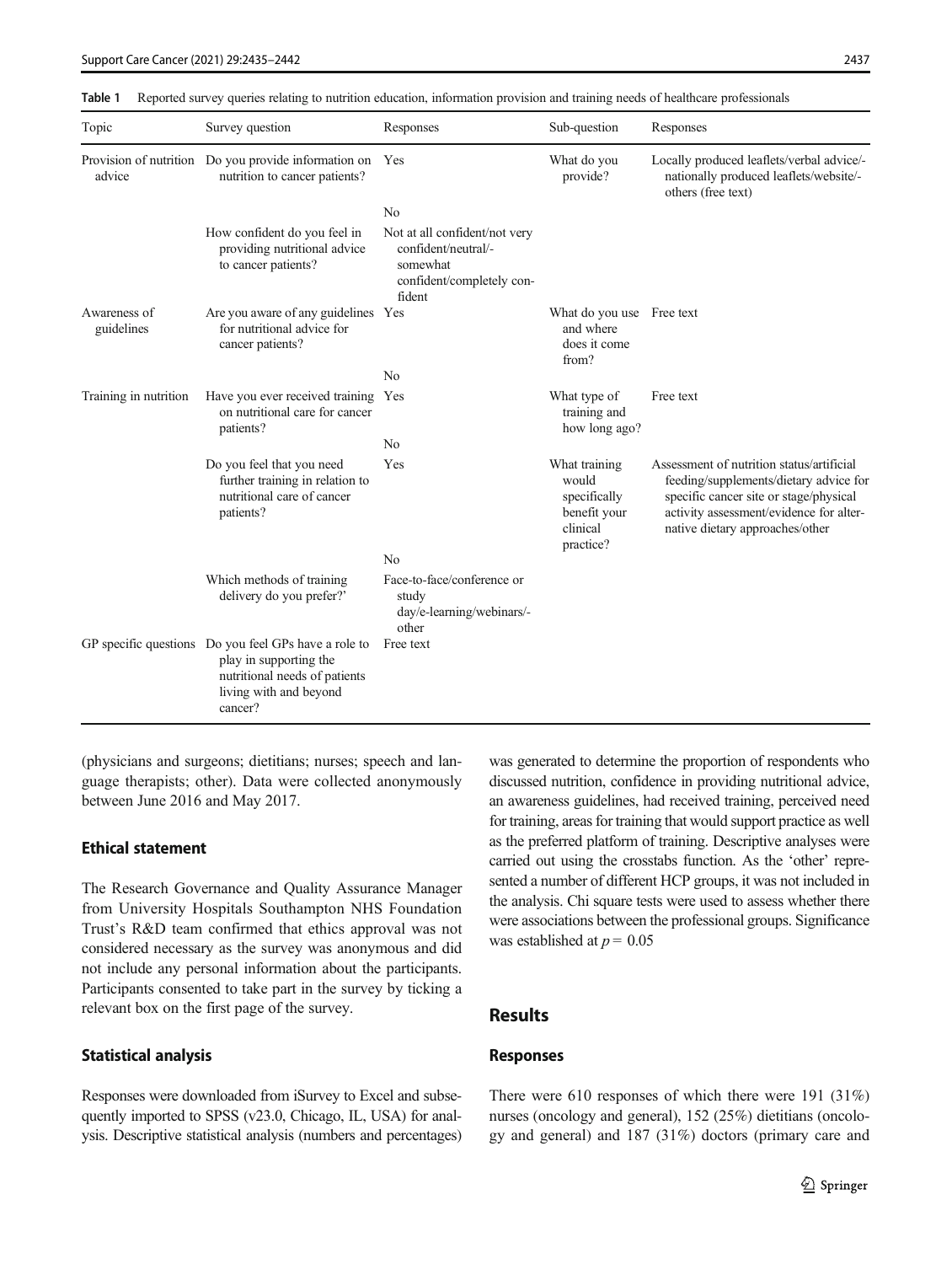surgeons/hospital specialists), and of these 79 (13%) were GPs, 54 (9%) speech and language therapists (SLTs) and 26 from 'other' groups that included physiotherapists, radiographers, pharmacists and psychologists (Table 2). As the latter group was excluded from analyses, this left a sample of 584 responses. Among those who responded, the HCPs worked with a range of different cancer types. The majority of oncology dietitians specialised in head and neck (42%) and upper GI (43%) cancers, whilst most of the SLTs are specialised in head and neck cancer (75%). Some HCPs specialised in more than one cancer site. The response rate is not known as the survey was sent out to a range of organisations with a wide range of members in addition to existing contacts.

## Discussion of nutrition

Overall, 94% ( $n = 553$ ) of HCPs discuss nutrition always or sometimes with their patients. All general and oncology dietitians and SLTs discuss nutrition; almost all oncology nurses  $(97.3\%)$  and general nurses  $(95.3\%)$  and doctors  $(92.6\%)$  discuss nutrition but proportionately fewer GPs (82.3%) than other HCP groups ( $\chi^2$  = 42.02, df = 6, p = 0.00[1\)](#page-4-0) Fig. 1).

Overall, 77% ( $n = 446$ ) of HCPs provide cancer patients with information on nutrition. As expected, all oncology dietitians provide information, and 94% of general dietitians provide information. Proportionately fewer GPs ( $n = 38, 48.1\%$ ) provide information compared with other HCP groups ( $\chi^2$  = 117.0, df = 6,  $p = 0.001$ ).

Overall, 63.2% of HCPs provide verbal advice, 43.5% provide local leaflets, 40.5% provide national leaflets, and 16.8% provide information about a website. Proportionately, more oncology dietitians (98.9%), general dietitians (79.0%), oncology nurses (68.9%) and general nurses (60.5%) provide verbal advice in comparison with doctors (48.1%), SLTs (44.4%) and GPs (38%) ( $\chi^2$  = 89.78, df = 6, p = 0.001). Significantly similar patterns were found for providing local  $(\chi^2 = 171.53, df = 6, p = 0.001)$  and national leaflets  $(\chi^2 = 171.53, df = 6.901)$ 168.77, df = 6,  $p = 0.001$ ), with fewer GPs (10.1% and 7.6%, respectively) providing these in comparison with other HCPs.

#### Awareness of guidelines

As a group,  $39\%$  ( $n = 226$ ) of the HCPs reported being aware of nutritional guidelines for cancer patients (Fig. [2\)](#page-4-0). Guidelines which were used included Macmillan Cancer Charity (26%), National Institute for Health and Care Excellence (NICE) (25%), European Society for Parenteral and Enteral Nutrition (ESPEN) guidelines (18%), British Dietetic Association (BDA) (10%) and World Cancer Research Fund (WCRF) (8%), as well as guidelines for specific cancer types, e.g. Prostate Cancer UK, ClinicaI Oncology Table 2 Numbers of respondents from the professional groups

| Professional group                       | $N(\%)$  |  |
|------------------------------------------|----------|--|
| Nurse (oncology)                         | 148 (24) |  |
| Nurse (general)                          | 43(7)    |  |
| Dietitian (oncology)                     | 98 (16)  |  |
| Dietitian (general)                      | 54 (9)   |  |
| Doctor (secondary and tertiary settings) | 108(18)  |  |
| GP                                       | 79 (13)  |  |
| Speech and language therapy              | 54 (9)   |  |
| Other                                    | 26(4)    |  |
| Total                                    | 610      |  |
|                                          |          |  |

Society of Australia (COSA) Head and Neck guidelines (18%) and other guidelines including local Trust policy guidelines. Proportionately more oncology dietitians (43.4%) used NICE ( $\chi^2$  = 47.06, df = 6, p = 0.001) and ESPEN guidelines (39.8%;  $\chi^2 = 36.62$  df = 6, p = 0.001), and both oncology and general dietitians used BDA guidelines (18.1% and 19.0% respectively,  $\chi^2 = 18.92$ , df = 6,  $p = 0.001$ ) in comparison with other HCP groups. In contrast, proportionately more oncology nurses used Macmillan information ( $\chi^2$  = 33.34, df = 6, p = 0.001) in comparison with other groups.

Surprisingly not all of oncology dietitians (85%) and general dietitians (71%) were aware of guidelines. However only 25% of doctors, 30% of nurses, 25% of SLTs and 9% of GPs had an awareness of guidelines ( $\chi^2$  = 156.35, df = 6,  $p = 0.001$ ) (Fig. [1\)](#page-4-0). Significantly more HCPs who were aware of the guidelines were found to be completely confident in providing nutritional advice ( $n = 100$ , 44.4%;  $\chi^2 = 149.50$ ,  $df = 4$ ,  $p = 0.001$ ) and to always discuss nutrition with their patients ( $n = 177, 79.0\%$ ;  $\chi^2 = 79.28$ , df = 3,  $p = 0.001$ ).

#### Nutrition training

Among those that responded, 87% of oncology dietitians and 67% of general dietitians reported having received training for nutritional care for cancer patients. In contrast, 21% of oncology nurses, 28% of general nurses and only 15% of doctors and 9% of GPs had received nutrition training (Fig. [2\)](#page-4-0). More than twothirds of HCPs who had received training were aware of nutrition guidelines (*n* = 132, 67.3%;  $\chi^2$  = 101.28, df = 2, *p* = 0.001).

As expected, oncology and general dietitians all have a degree or PG diploma in nutrition. About two-thirds of oncology and general dietitians report keeping clinically updated through training such as ESPEN, BAPEN, Parenteral and Enteral Nutrition Group (PENG), Malnutrition Universal Screening Tool 'MUST' training, BDA training and other Continued Professional Development (CPD) courses, through local trust training, reading journals and attending conferences. In contrast, a quarter of oncology nurses reported either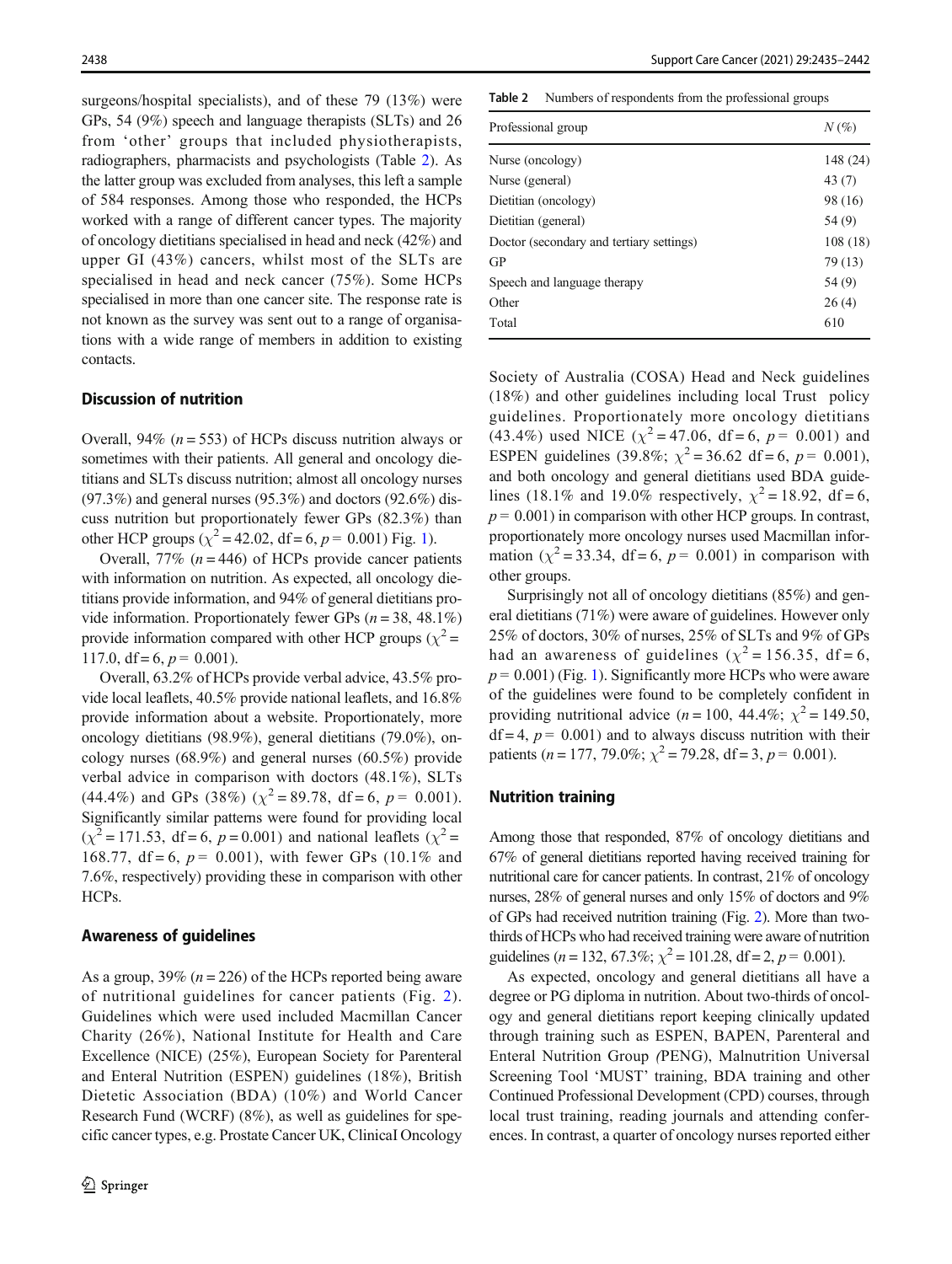<span id="page-4-0"></span>Fig. 1 Proportion of respondents by professional group who discussed nutrition, had an awareness of guidelines and received relevant nutrition training



'MUST' training, in-house training and training via a CPD course. Three doctors pursed a formal qualification in nutrition, and two had formal ESPEN or 'MUST' training. Seven GPs reported 'MUST' training, and four taught themselves to use 'MUST' screening.

# Confidence in providing nutritional advice and perceived need for training

Overall, 20.4% and 35.4% of all HCPs reported feeling completely or somewhat confident in providing nutritional



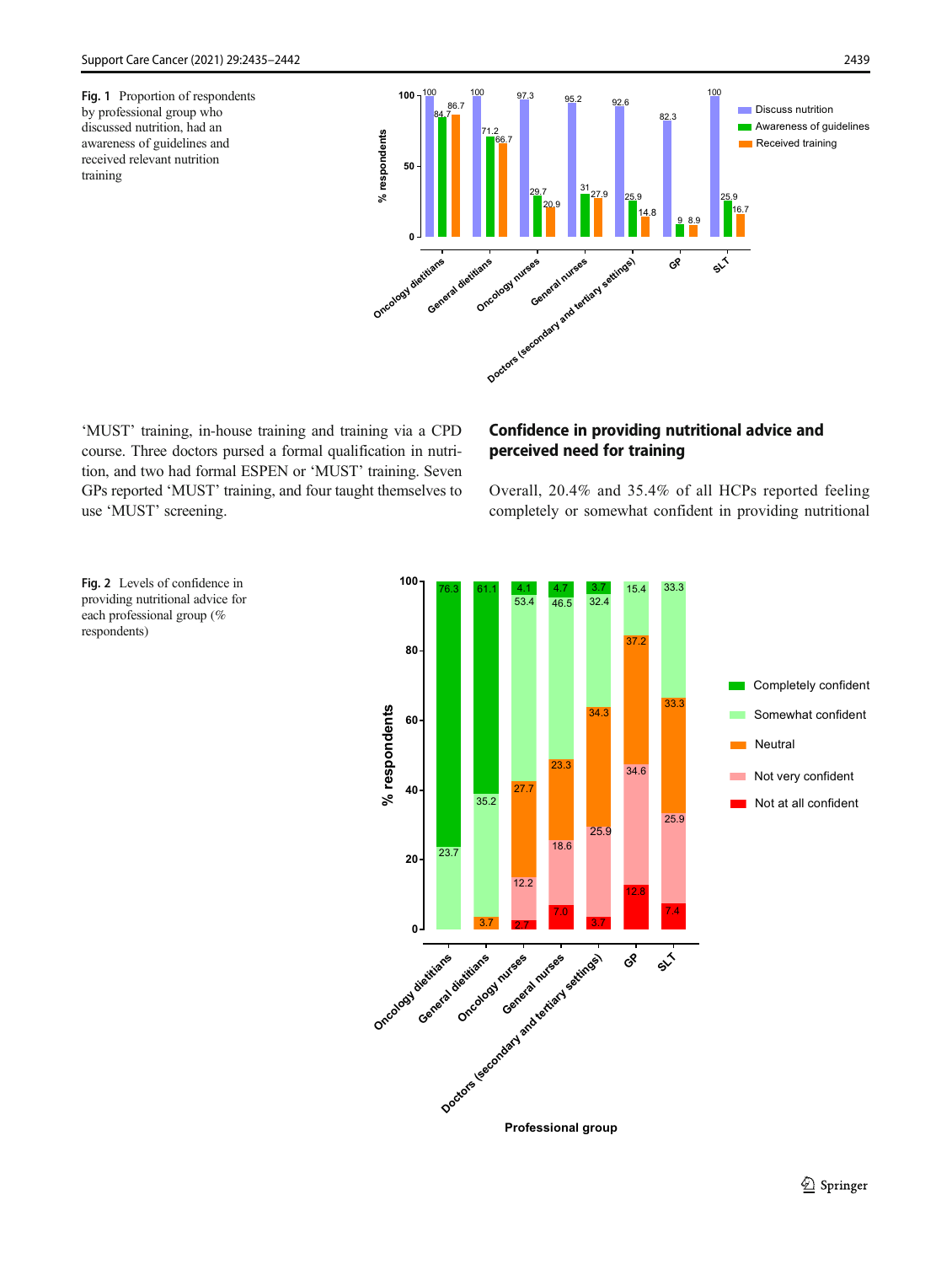advice (Fig. [2\)](#page-4-0). Both oncology and general dietitians were most confident (76.3% and 61.1%, respectively) or somewhat confident (23.7% and 35.2%, respectively). Only 3.7% and 32.4% of doctors were completely or somewhat confident in providing nutritional advice. Among oncology nurses, 53.4% weresomewhat confident, but only 4.1% were completely confident. Only 15.4% of GPs were somewhat confident, and none was completely confident. Significantly more HCPs who were aware of guidelines were found to be completely confident in providing nutritional advice  $(n =$ 100, 44.4%;  $\chi^2$  = 149.50, df = 4, p = 0.001).

The majority (64.6%,  $n = 376$ ) of HCPs said they have a need for training on nutritional care for cancer patients. Proportionately, more respondents who said they were not very confident, or somewhat confident in providing nutritional advice, wanted training ( $n = 18, 75.0\%$  and  $n = 144, 69.9\%$ , respectively;  $\chi^2$  = 59.32, df = 4, p = 0.001). Similarly, proportionately more HCPs who had no awareness of guidelines awareness wanted training (*n* = 243, 68.6%;  $\chi^2$  = 6.53, df = 1, *p* = 0.05). The greatest need was reported by oncology and general nurses (81%). There were 56% of doctors and 81% of GPs with reported needs for further training as well as 46% of oncology dietitians and 52% of general dietitians. Overall for the professional groups, the identified areas for further training were in order of rank: dietary advice for specific cancer site/stage (70%), assessment of nutrition status (63%), evidence for alternative dietary approaches (57%) and dietary supplements (47%). The preferred approach to provide training was conference/study days  $(n =$ 399; 68%), face-to-face training  $(n = 340; 58%)$  and e-learning  $(n = 302; 52\%)$  rather than webinars  $(n = 67; 11\%)$ .

Of the 79 GP responses, there were 73 (95%) who considered that GPs have a role to play in supporting the nutritional needs of people living with and beyond cancer. The reasons for their responses were because GPs are the first point of call for patients; they know the patient well, are easily accessible and trusted by the patients, provide a holistic approach to care that includes nutrition and have the responsibility of giving correct information when asked by the patient. Four GPs felt that they did not have a role in supporting nutritional care. They attributed this to existing time constraints on GPs and that they could not be expected to be an expert on everything.

#### **Discussion**

The present study is the largest UK survey that has specifically investigated the provision of nutrition for cancer patients across a wider range of HCP groups. The findings have shown that the majority of HCPs appears to discuss nutrition with their cancer patients, aligning with previous surveys of nutrition support provided by oncologists [\[13\]](#page-7-0) and for other HCPs where diet was part of lifestyle guidance [[16](#page-7-0)]. Awareness of

guidelines varied ranging from using national guidelines and those for specific cancer types of just using utilising trusted sources of guidance.

However, the discussion of nutrition was related to the awareness of guidelines for cancer patients. The awareness of guidelines varied between the different professional groups with most, but not all dietitians having the greatest awareness of guidelines and GPs reporting the least. Those HCPs with a greater awareness of guidelines had received training and were found to be completely confident in providing nutritional advice. Not surprisingly, dietitians were most confident in providing nutritional advice to cancer patients than the other HCP groups, but there were still a fifth of dietitians who were not completely confident. A lack of sufficient time within routine NHS consultations to provide nutritional advice was reported by GPs. Other barriers to providing nutritional advice by HCPs could be attributed to a perceived lack of evidence for the benefit of nutrition interventions, inadequate knowledge and concerns whether the patient is ready and open to receive such advice as well as lack of time [\[12,](#page-7-0) [15](#page-7-0)–[18](#page-7-0)].

Given these reported barriers by HCPs to providing advice, the present study has shown the perceived need for training in the provision of nutritional care for cancer patients across all the professional groups including about half of dietitians but for the majority of nurses, doctors and particularly GPs. The most common aspects that HCPs identified were dietary advice for specific cancer and cancer stage, assessment of nutritional status, alternative dietary approaches and dietary supplements. Thus, education and training in these areas are needed to ensure that cancer patients receive appropriate and consistent advice on nutrition. Consideration should also be given to the way in which education and training are delivered. It should reflect the challenges that HCPs might experience including cost and protected time for continued professional development [[8,](#page-6-0) [19,](#page-7-0) [20](#page-7-0)]. In the present study, the preferred platform of training was equally distributed across face-toface training, conference/study days and E-learning/ Webinars. This indicates that both the content and a blended approach to learning should be considered to inform the future design of education and training.

A potential limitation of this study is that the respondents were members of professional organisations and who already may have had an interest in nutrition and more likely to respond. As such this could limit the generalisability of the findings. It was also not possible to determine the exact response rate so may not be representative of all HCPs. However, the proportion of respondents from each professional group was similar for nurses, dietitians and doctors who worked across a range of different cancer specialisms in the UK. More research is needed to explore the potential contribution and role of other HCPs groups that were under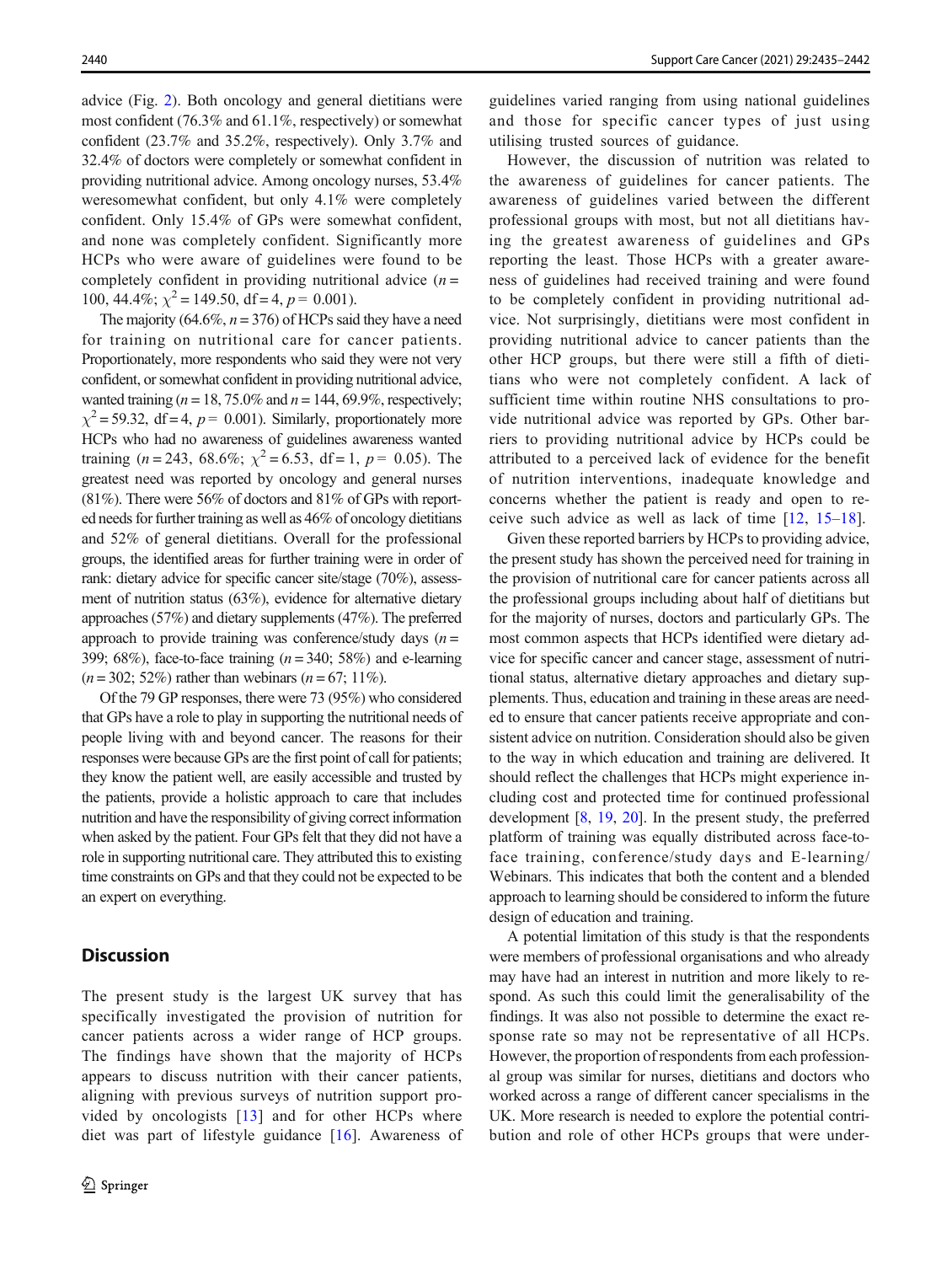<span id="page-6-0"></span>represented in the present study. It would appear that the various professional groups responded differently to the question for awareness of guidelines that included nutritional guidelines as well as sources representing nutritional guidance and information. Further research could explore this aspect with more clarity.

## Conclusions

These findings demonstrate that whilst HCPs provide information on nutrition, awareness of guidelines and confidence in providing nutritional advice are variable. It is important that cancer patients receive consistent evidencebased advice on nutrition from HCPs that is tailored to suit the type and stage of cancer treatment. All HCPs should have access to appropriate nutrition education and training, to improve their knowledge and confidence in providing advice and ensure consistency in practice for quality improvements in patient care. However, it is recognised that there remains a need for more highquality nutrition research to inform the evidence base to enable HCPs provide appropriate nutritional advice to support cancer care.

Acknowledgements The authors acknowledge the contribution of all the participants in the study. The contribution of the following people are also acknowledged: Millie Barrett, Marie Cantwell, Bernard Corfe, Mhairi Donald, Lucy Eldridge, Jacqui Gath, Carol Granger, Vanessa Halliday, Victoria Lyamide Nnatuanya, Megan Lloyd, Jill Scott, Clare Shaw, Martin Wiseman, Theresa Wiseman, Stephen Wootton and Catherine Zollman—on behalf of the 'creating a skilled community practice' and 'characterising nutritional status in cancer' work streams of the National Institute for Health Research (NIHR) Cancer and Nutrition Collaboration.

Authors' contribution JM, FM and FD drafted the manuscript. FM and JM conducted the analysis and interpreted the data. LM, RC, RW, ML, JR, CG, SB and LT conceived and contributed to the design of the study. LT provided input from the patient perspective. All of the authors have no conflicts of interest to declare.

#### Compliance with ethical standards

Conflict of interest The authors declare that they have no conflict of interest.

Ethical approval The Research Governance and Quality Assurance Manager from University Hospitals Southampton NHS Foundation Trust's R&D team confirmed that ethics approval was not considered necessary as the survey was anonymous and did not include any personal information about the participants. Participants consented to take part in the survey by ticking a relevant box on the first page of the survey.

Open Access This article is licensed under a Creative Commons Attribution 4.0 International License, which permits use, sharing, adaptation, distribution and reproduction in any medium or format, as long as you give appropriate credit to the original author(s) and the source, provide a link to the Creative Commons licence, and indicate if changes were made. The images or other third party material in this article are included in the article's Creative Commons licence, unless indicated otherwise in a credit line to the material. If material is not included in the article's Creative Commons licence and your intended use is not permitted by statutory regulation or exceeds the permitted use, you will need to obtain permission directly from the copyright holder. To view a copy of this licence, visit [http://creativecommons.org/licenses/by/4.0/](https://doi.org/).

# References

- 1. Davies NJ, Batehup L, Thomas R (2011) The role of diet and physical activity in breast, colorectal, and prostate cancer survivorship: a review of the literature. Br J Cancer 105:S52–S73. [https://](https://doi.org/10.1038/bjc.2011.423) [doi.org/10.1038/bjc.2011.423](https://doi.org/10.1038/bjc.2011.423)
- 2. World Cancer Research Fund and American Institute for Cancer Research (2007) Food, nutrition, physical activity, and the prevention of cancer: a global perspective. AICR, Washington DC
- 3. Maddams J, Utley M, Møller H (2012) Projections of cancer prevalence in the United Kingdom, 2010–2040. Br J Cancer 107(7): 1195–1202. <https://doi.org/10.1038/bjc.2012.366>
- 4. NHS England. Achieving world class outcomes: a strategy for England 2015–2020. Available from: [https://www.england.nhs.](https://www.england.nhs.uk/wpontent/uploads/2017/10/nationalancer-ransformation-rogramme-17-rogress.pdf) [uk/wp-content/uploads/2017/10/national-cancer-transformation](https://www.england.nhs.uk/wpontent/uploads/2017/10/nationalancer-ransformation-rogramme-17-rogress.pdf)[programme-2016-17-progress.pdf.](https://www.england.nhs.uk/wpontent/uploads/2017/10/nationalancer-ransformation-rogramme-17-rogress.pdf) Accessed 17 Aug 2020
- 5. Arends J, Bachmann P, Baracos V, Barthelemy N, Bertz H, Bozzetti F, Fearon K, Hütterer E, Isenring E, Kaasa S, Krznaric Z, Laird B, Larsson M, Laviano A, Mühlebach S, Muscaritoli M, Oldervoll L, Ravasco P, Solheim T, Strasser F, de van der Schueren M, Preiser JC (2017) ESPEN guidelines on nutrition in cancer patients. Clin Nutr 36(1):11–48. [https://doi.org/10.1016/j.clnu.](https://doi.org/10.1016/j.clnu.2016.07.015) [2016.07.015](https://doi.org/10.1016/j.clnu.2016.07.015)
- 6. Demark-Wahnefried W, Peterson B, McBride C, Lipkus I, Clipp E (2000) Current health behaviors and readiness to pursue lifestyle changes among men and women diagnosed with early stage prostate and breast carcinomas. Cancer 88(3):674–684
- 7. Gavazzi C, Sieri S, Traclò F, Sproviero A, Vandoni G, Ricci R, Stragliotto S, Zagonel V (2018) Changes in food habits in cancer patients in Italy: a survey. AIOM - SINPE - FAVO. Nutrition 55-56:140–145. [https://doi.org/10.1016/j.](https://doi.org/10.1016/j.nut.2018.04.002) [nut.2018.04.002](https://doi.org/10.1016/j.nut.2018.04.002)
- 8. Murphy JL, Girot EA (2013) The importance of nutrition, diet and lifestyle advice for cancer survivors – the role of nursing staff and interprofessional workers. J Clin Nurs 22(11–12):1539–1154. <https://doi.org/10.1111/jocn.12053>
- 9. Beeken RJ, Williams K, Wardle J, Croker H (2016) "What about diet?" A qualitative study of cancer survivors' views on diet and cancer and their sources of information. Eur J Cancer Care 25(5): 774–783. <https://doi.org/10.1111/ecc.12529>
- 10. Kassianos AP, Coyle A, Raats MM (2015) Perceived influences on post-diagnostic dietary change among a group of men with prostate cancer. Eur J Cancer Care 24(6):818–826. [https://doi.org/10.1111/](https://doi.org/10.1111/ecc.12357) [ecc.12357](https://doi.org/10.1111/ecc.12357)